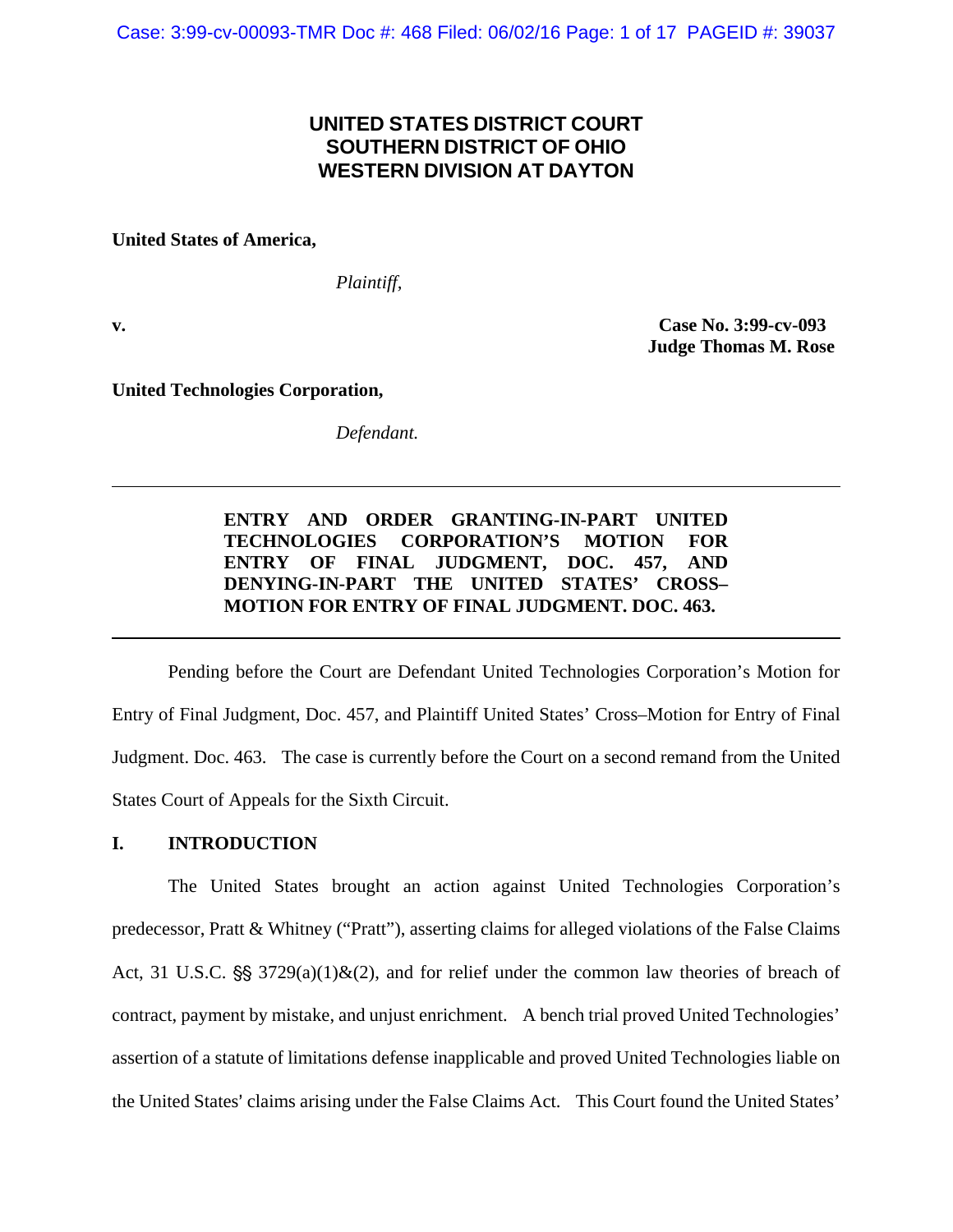#### Case: 3:99-cv-00093-TMR Doc #: 468 Filed: 06/02/16 Page: 2 of 17 PAGEID #: 39038

common law claims barred by claim preclusion. *United States v. United Techs. Corp.*, 2008 WL 3007997, at \*11 (S.D. Ohio Aug. 1, 2008), aff'd in part, rev'd in part, 626 F.3d 313 (6th Cir. 2010), as amended (Jan. 24, 2011).

In its findings of fact, the Court noted that Pratt's false statements caused a false claim to be paid during the first year of the contract, "FEC I," but that FEC I, was not part of the Government's False Claims Act charge. *Id.*, at \*11. The Court further noted that the Government suffered substantial damage over the course of FEC I. *Id.*, at \*12.

Most particularly, the Court found that Pratt fraudulently asserted that its ceiling price quotes were decremented in Pratt's Best and Final Offer ("BAFO") Exhibit 3.8.1 on all sole-sourced vendors in an amount within the range established by Pratt's Procurement Cost Accounting Group ("PCAG") recommendations for each supplier and Pratt's past experience in achieving PCAG recommendations. The Court also found that Pratt fraudulently asserted that the prices it submitted were substantiated by the most recent data, and fraudulently asserted that it applied the predicted domestic rate of inflation. While the Court found a False Claims Act violation, the Court also found that the Government suffered no actual damages in the years under review (FEC III–FEC VI), primarily due to price reductions in some years of the contract, including crediting an Air Force negotiating officer's statement that a switch from full warranties to capped warranties made no difference, reducing the amount of damage suffered in other years, and that prior litigation before the Armed Services Board of Contract Appeals precluded the Government from pursuing common law claims. *Id.* This opinion awarded \$7,090,000 in statutory penalties to the government. Both parties appealed this Court's decision.

The United States Court of Appeals for the Sixth Circuit affirmed the finding of fraud and the statute of limitations ruling, but found that the government's common law claims were not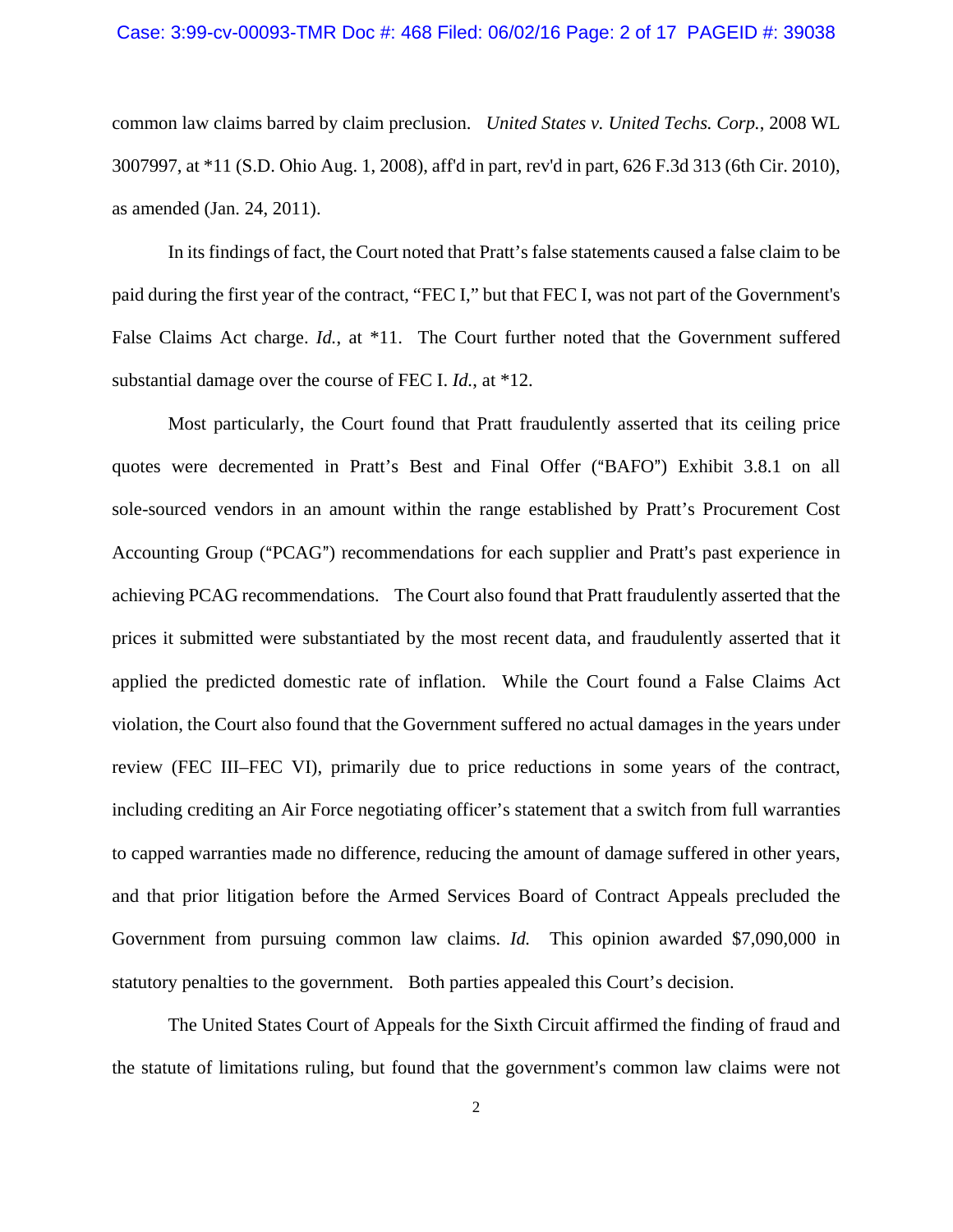### Case: 3:99-cv-00093-TMR Doc #: 468 Filed: 06/02/16 Page: 3 of 17 PAGEID #: 39039

precluded by prior litigation before the Armed Services Board of Contract Appeals. The Sixth Circuit affirmed the liability determination, reversed the damages calculation, and remanded for a determination of liability on the common law claims and a recalculation of damages. *United States v. United Techs. Corp.*, 626 F.3d 313, 325 (6th Cir. 2010), as amended (Jan. 24, 2011). The Sixth Circuit particularly disagreed with this Court's valuation of warranties, disallowed year-to-year off-sets to damages and ordered that the fair market value of the engines the Air Force received be accounted for when determining damages.

On remand this Court found United Technologies liable on the United States' claims for payment by mistake and unjust enrichment. The Court concluded that Pratt's BAFO prices plus 15% profit during FEC III, IV, V and VI represented the fair market value of the fighter jet engine contract, that the warranties generated zero off-set as they were worth the price negotiated, and that the government was thus entitled to damages totaling \$657 million. *United States v. United Techs. Corp.*, 950 F. Supp. 2d 949, 955 (S.D. Ohio 2013), rev'd, 782 F.3d 718 (6th Cir. 2015). United Technologies appealed.

The second appeal concerned whether issue preclusion barred the government from obtaining additional damages under the False Claims Act and common law restitution given an Armed Services Board of Contract Appeals finding about the role of competition in determining the prices the government paid for the jet engines and whether, even if issue preclusion did not apply, the district court's \$657 million damages award was supported by the evidence. *United States v. United Techs. Corp.,* 782 F.3d 718, 721 (6th Cir. 2015). First, the Court of Appeals affirmed the determination that issue preclusion does not bar the government's damages claims under the False Claims Act and common law restitution. *Id.* at 729-30. Next, it rejected the unclothed conclusion that GE engines were not a comparable price comparison due to costs related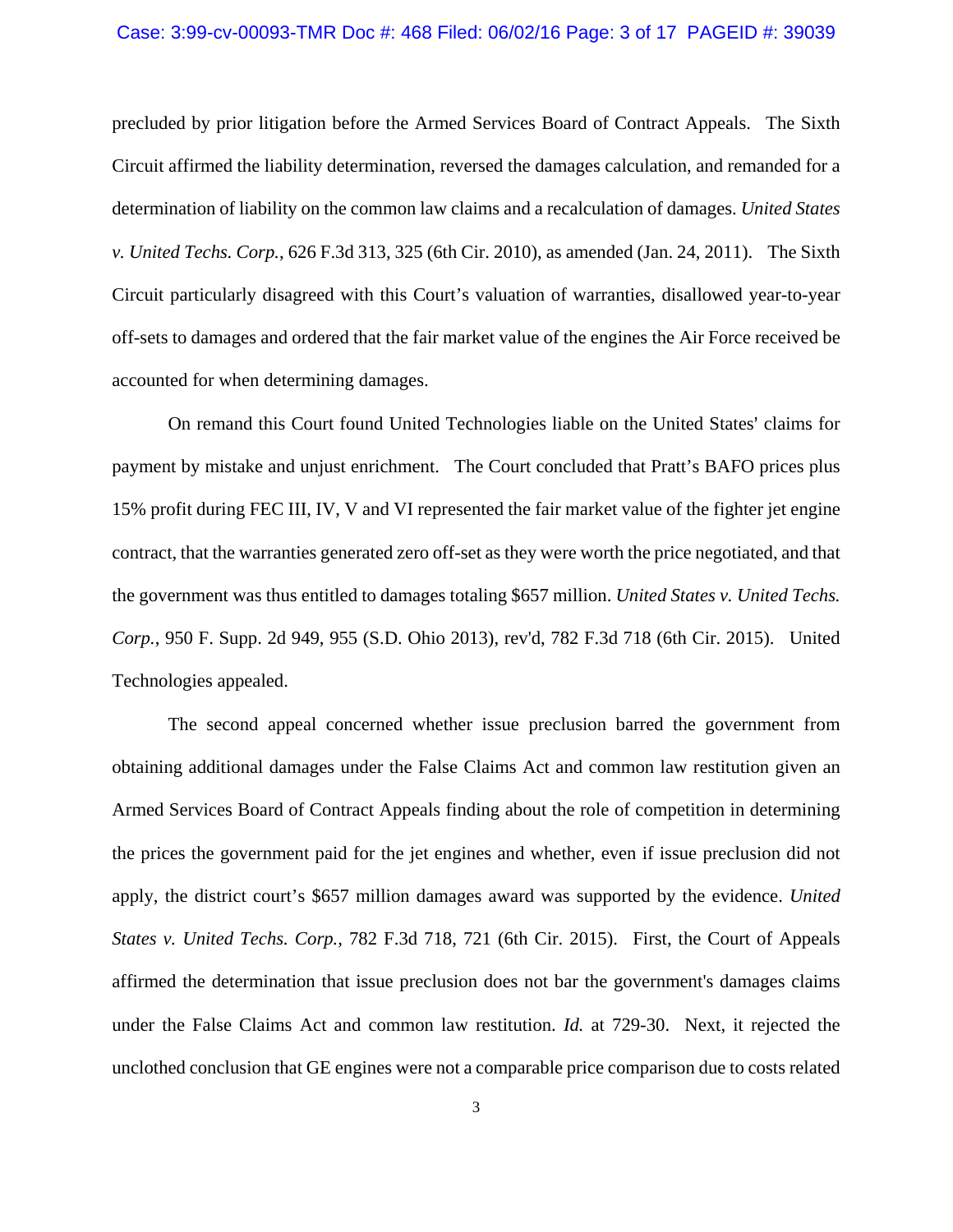### Case: 3:99-cv-00093-TMR Doc #: 468 Filed: 06/02/16 Page: 4 of 17 PAGEID #: 39040

to beginning production of an engine it had never produced based on the "assertion [that] GE Aircraft's market entry costs at any rate may reveal less than one might expect, [as] GE Aircraft Engines was not a start-up making a debut in constructing jet engines, but rather had been producing engines (albeit different models) for years" *Id.* at 735. It concluded that the comparable sales valuation method should have been applied; and the district court had to decide in the first instance on second remand whether the government should have another opportunity to prove that it suffered damages. *Id.*

 Now, United Technologies has moved the Court for entry of final judgment reflecting the \$7,090,000 penalty, arguing that the Court should not reopen the record to allow the government to further attempt to prove damages. Doc. 458. The government somewhat agrees, agreeing that it is entitled to \$7,090,000 in statutory damages, but instead of requesting that the Court reopen the record, urges the Court to allow it to seek disgorgement of wrongful profits from FEC I, the first year of the contract, an amount of damages the government asserts would total \$85,565,572, representing disgorgement of unjust enrichment of \$23,762,721, prejudgment interest through August 31, 2015 on that proposed award of \$54,712,851, and the previously awarded False Claim Act penalties of \$7,090,000 for contracts in later years. United Technologies responds that profit disgorgement is barred by the mandate rule, that the government waived profit disgorgement, and that disgorgement fails on the record. The Court will consider United Technologies' positions in order.

## **A. Barred by the Mandate Rule**

 "[R]emands…can be either general or limited in scope. Limited remands explicitly outline the issues to be addressed by the District Court and create a narrow framework within which the District Court must operate.... General remands, in contrast, give the District Court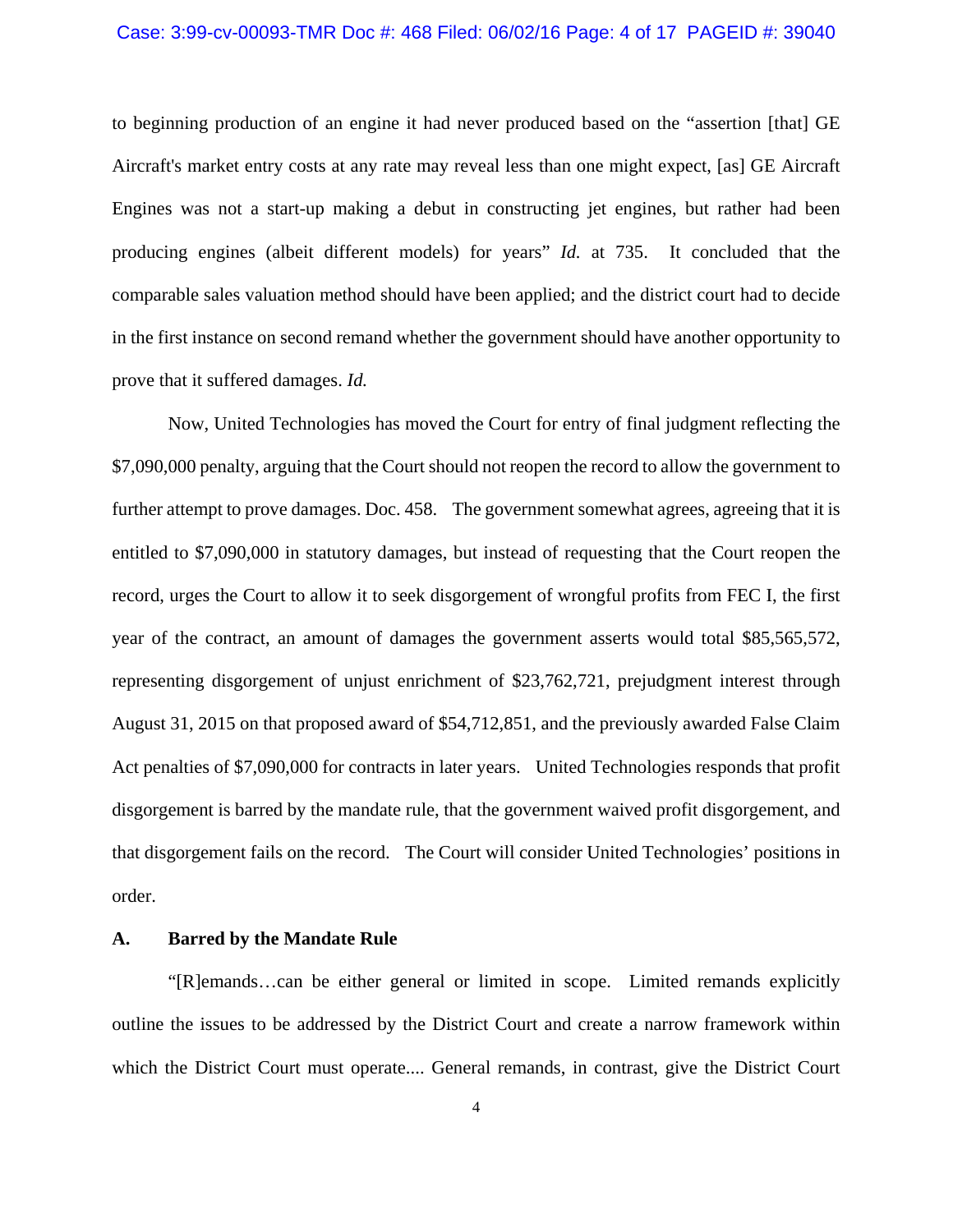### Case: 3:99-cv-00093-TMR Doc #: 468 Filed: 06/02/16 Page: 5 of 17 PAGEID #: 39041

authority to address all matters as long as remaining consistent with the remand." *United States v. Campbell*, 168 F.3d 263, 265 (6th Cir. 1999). In the absence of express language in the mandate itself delimiting the precise issues to be considered on remand, the mandate is presumed to be a general mandate. *United States v. Moore*, 131 F.3d 595, 598 (6th Cir. 1997). In this case, the mandate language used by the Sixth Circuit contains no explicit limitations on the issues that this Court may consider on remand.

 United Technologies claims the Sixth Circuit "forcefully indicated that the case should end now" Doc. 458 at 9, PageID# 38966, citing to text of the opinion that states, "there is something to be said for leaving it at that." 782 F.3d at 735-36. Putting aside the forcefulness of this statement, United Technologies' position ignores the implications of other statements, such as, "(putting aside the disgorgement of profits, which the government does not seek here,)" *Id.*, at 731, that intimate disgorgement of profits could still be brought into play.

However, the Sixth Circuit stated its remand as follows: "For these reasons, we reverse the district court's judgment and remand this case for further proceedings consistent with this opinion." *Id.*, at 736. This is the quintessential general mandate and this Court is thus free to consider any matter not previously decided so long as this Court does not act inconsistently with the Sixth Circuit's decision.

# **B. Waiver of Profit Disgorgement**

 United Technologies also argues that the government waived the disgorgement remedy, invoking the doctrine of election of remedies. See Doc. 465 at 4-6. United Technologies points out that the government stated in an earlier brief on damages that:

> Under the law of unjust enrichment, the government could have sought a remedy based not on the government's damages but on UTC's profits. Had it elected to do [that], the government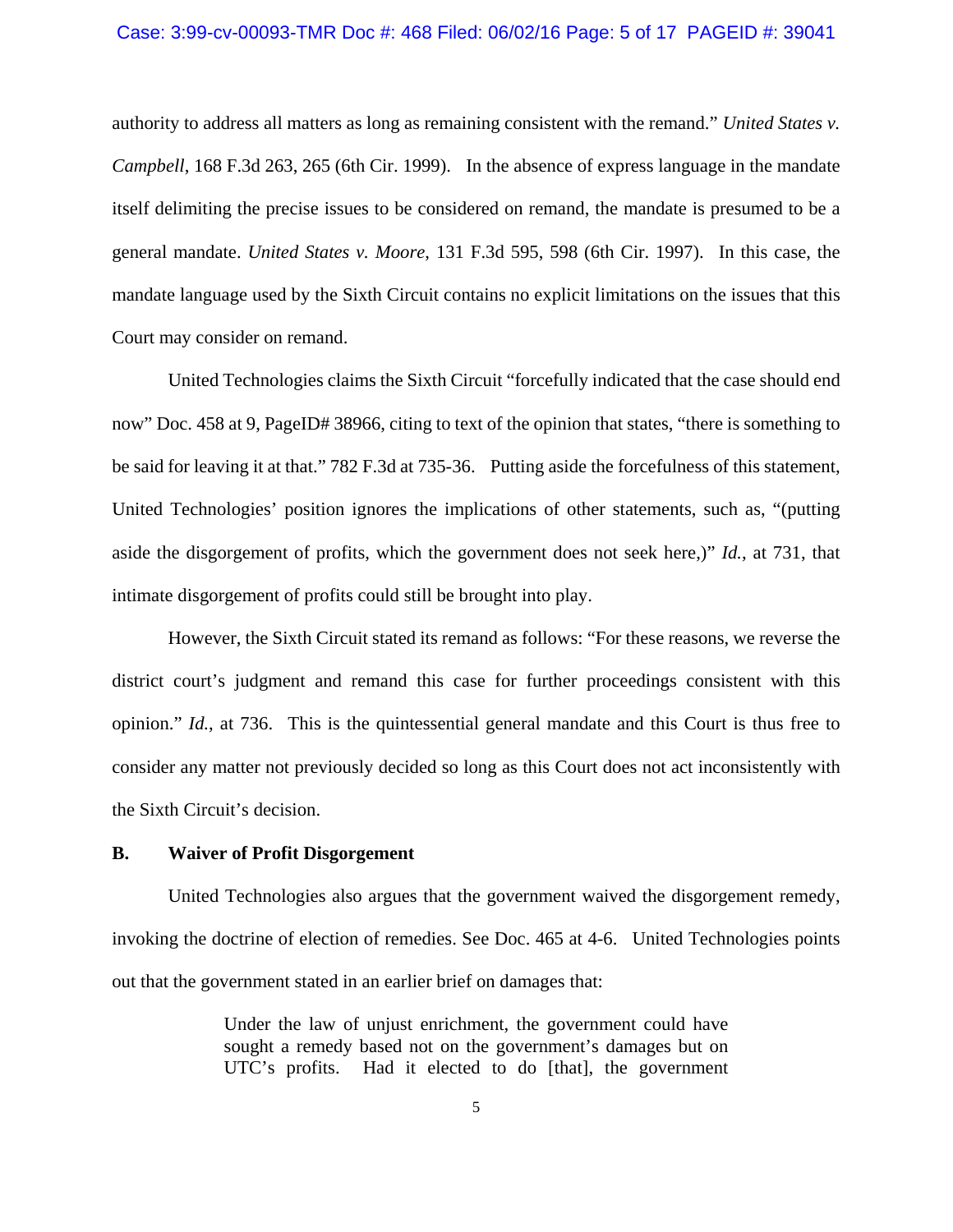estimates that its recovery, including prejudgment interest, could have been in excess of \$1.6 billion. Instead, the government has sought compensation only for the damage that UTC's massive fraud inflicted on the government . . . .

ECF No. 427 at 19-20. According to United Technologies, this is an explicit statement confirming that the government abandoned a profit disgorgement remedy. Doc. 465 at 4-6 (citing *Innovation Ventures, LLC v. NVE*, Inc., 90 F. Supp. 3d 703, 731, 734 (E.D. Mich. 2015) (granting motion *in limine*) and *Paige v. Henry J. Kaiser Co*., 826 F.2d 857, 862 n.5 (9th Cir. 1987)(noting express waiver of an issue on appeal).

Election of remedies, however, is a disfavored doctrine under federal law and any attempted election of one of two alternative remedies is not effective unless and until the plaintiff actually obtains the remedy it elected:

> A fruitless attempt to recover on an unavailing remedy does not constitute an election which will deprive a person of rights which are availing by a different and appropriate remedy; the remedy must at least be to some extent efficacious in order to constitute an election. If no remedy is obtained, the election is no election at all and the plaintiff may seek the alternative remedy.

*Estate Counseling Services, Inc. v. Merrill Lynch Pierce Fenner & Smith*, 303 F.2d 527, 530-31

(10th Cir. 1962) citing *Southern Pacific Co. v. Bogert*, 250 U.S. 483, 490-91 (1919) ("[T]here is no basis for the claim of estoppel by election; nor any reason why the [plaintiffs], who failed in the attempt to recover on one theory because unsupported by the facts, should not be permitted to recover on another for which the facts afford ample basis."). See also *Medcom v. Holding Co. v. Baxter Travenol Laboratories, Inc*., 984 F.2d 223, 228-29 (7th Cir. 1993), *Abdallah v. Abdallah*, 359 F.2d 170, 174-75 (3rd Cir. 1966). The government's prior election of its damages remedy did not waive the right to seek an alternative remedy of disgorgement if the elected remedy failed.

# **C. Record Support of Disgorgement Shown on the Record**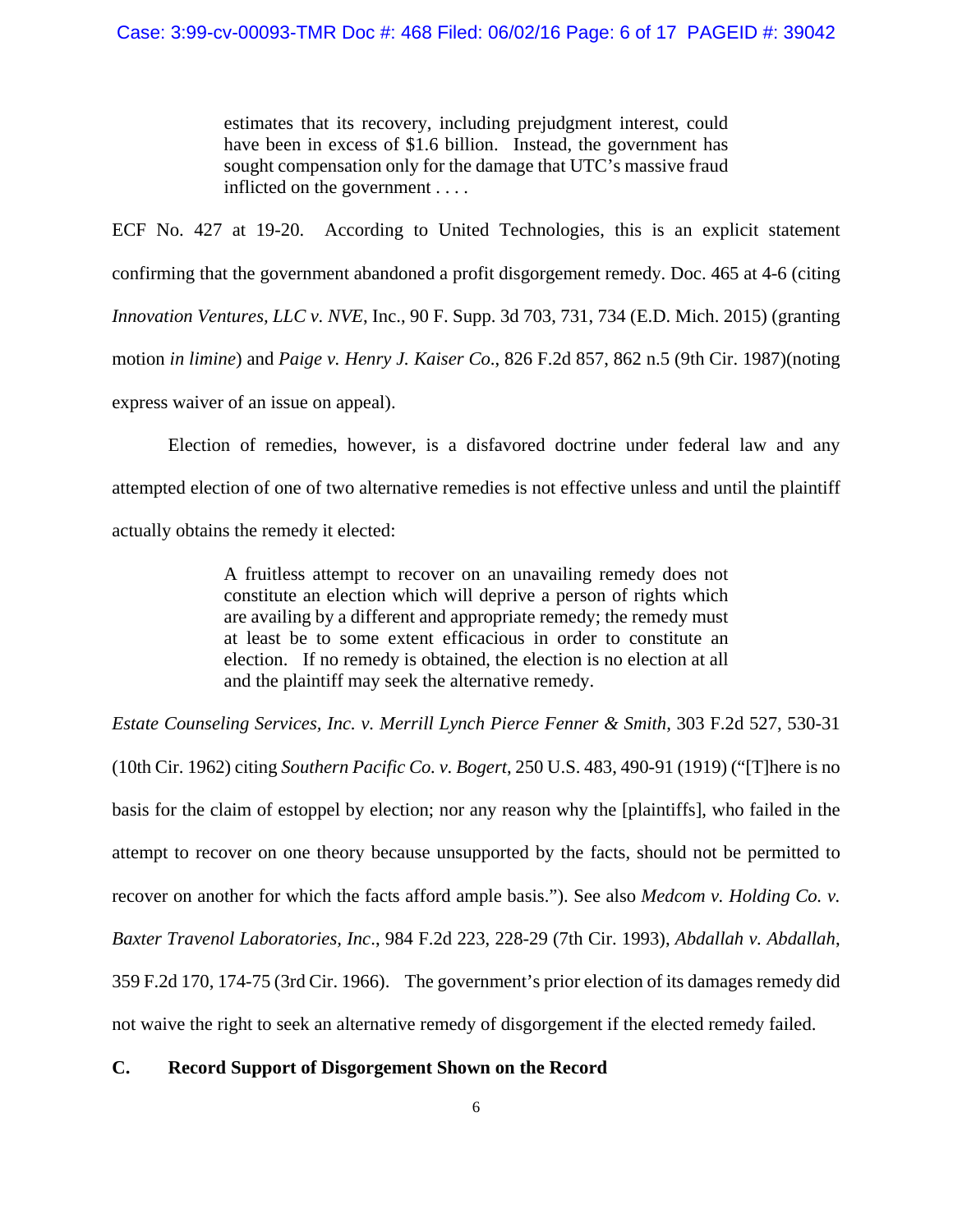### Case: 3:99-cv-00093-TMR Doc #: 468 Filed: 06/02/16 Page: 7 of 17 PAGEID #: 39043

 United Technologies claims disgorgement fails on the record. According to United Technologies, the government's proposed disgorgement of profits is again based on government expert witness Dannie Zacheretti's calculations, which United Technologies asserts, the reviewing court has already rejected. United Technologies also asserts that FEC I engine price reductions offset nearly all of the BAFO price inflation calculated by Zacheretti, and, United Technologies further asserts, substantial detriment is essential to the government's unjust enrichment claim. Finally, United Technologies resurrects arguments that the parties' express contract bars the unjust enrichment claim and that the government is not entitled to prejudgment interest.

"Both restitution and disgorgement are remedies designed at preventing the unjust enrichment of a party who has committed a wrong, and not at ensuring a wronged party is made whole. This is the essence of equity jurisprudence, and these remedies are…inherently equitable." *F.T.C. v. Mazzoni & Son, Inc*., 2007 WL 2413086, at \*3 (E.D. Mich. Aug. 14, 2007). "[D]isgorgement of improper profits" is a restitutionary remedy, *Chauffeurs, Teamsters, and Helpers, Local Number 391 v. Terry*, 494 U.S. 558, 570-71 (1990), and "restitution is appropriate only where there has been a showing of unjust enrichment." *U.S. ex rel. Taylor v. Gabelli*, 2005 WL 2978921, at \*3 (S.D.N.Y. Nov. 4, 2005). The remedial purposes of damages and of restitution and disgorgement differ. *U.S. ex rel. Taylor v. Gabelli*, 2005 WL 2978921, at \*4 (S.D.N.Y. Nov. 4, 2005). "Damages typically focus on the plaintiff and provide make–whole, compensatory, monetary relief; restitution, by contrast, concentrates on the defendant–preventing unjust enrichment, disgorging wrongfully held gains, and restoring them to the plaintiff." *Id.*  "Restitution measures the remedy by the defendant's gain and seeks to force disgorgement of that gain. It differs in its goal or principle from damages, which measures the remedy by the plaintiff's loss and seeks to provide compensation for that loss. Dobbs, *Law of Remedies*, at 555 (2d ed.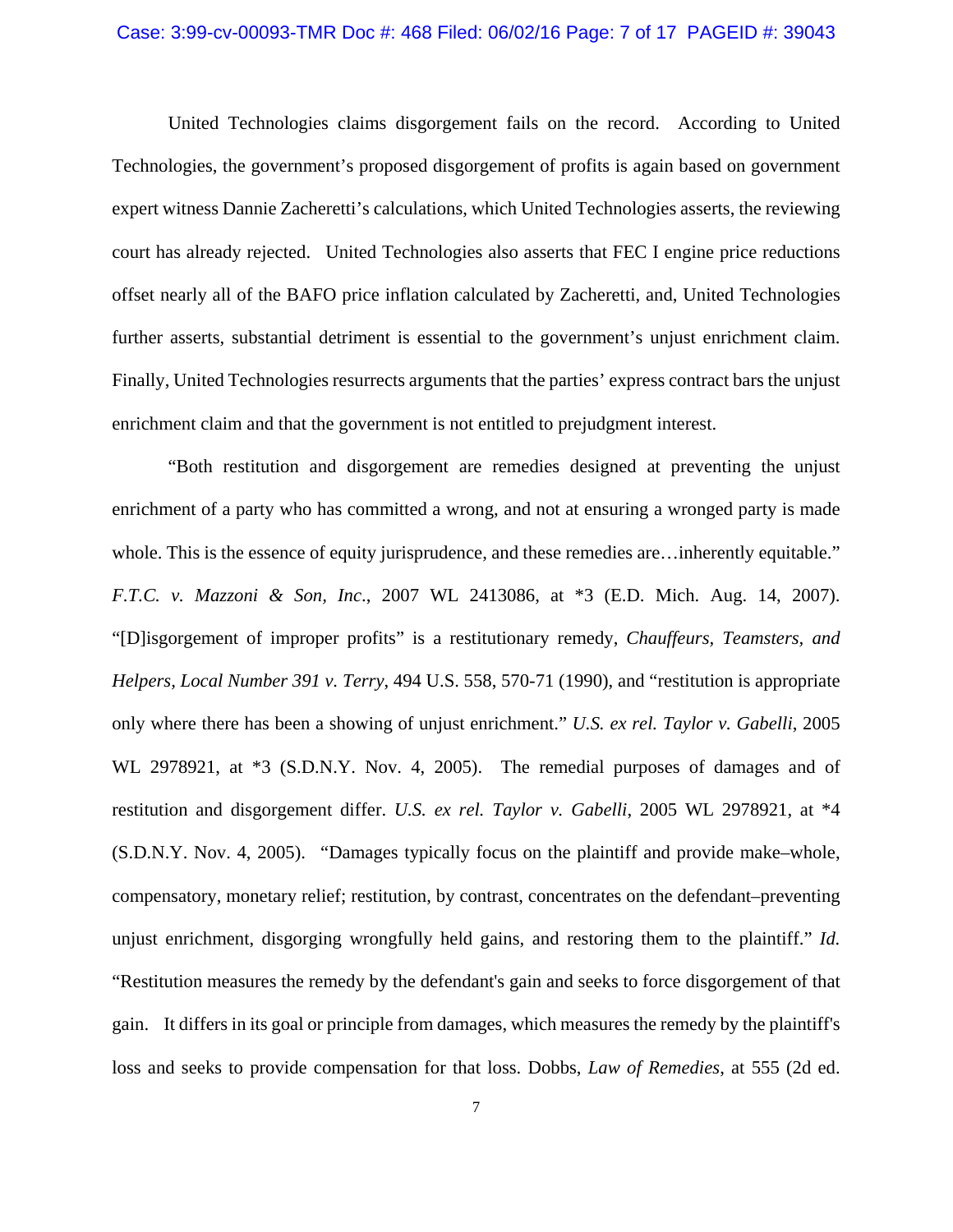### Case: 3:99-cv-00093-TMR Doc #: 468 Filed: 06/02/16 Page: 8 of 17 PAGEID #: 39044

1993); See also *Helfrich v. PNC Bank, Kentucky, Inc.*, 267 F.3d 477, 482 (6th Cir. 2001). The amount of money subject to disgorgement in a given case is measured by "the entire amount of profits which were illicitly received" as a result of the defendant's wrongdoing. *S.E.C. v. Great Lakes Equities Co*., 775 F. Supp. 211, 214 (E.D. Mich. 1991). In effect, the government is attempting to circumvent the Sixth Circuit's determination that "the district court should calculate what the government eventually paid each year..., what it should have paid each year based on what the government received, then take the difference between the two." 782 F.3d at 730 (quoting 626 F.3d at 322).

All doubts concerning the amount of disgorgement must be resolved against the wrongdoer. *S.E.C. v. HedgeLender LLC*, 786 F. Supp. 2d 1365, 1370 (S.D. Ohio 2011). A party seeking disgorgement is not required "to produce data to measure the precise amount of the ill-gotten gains," but rather need merely show that the amount of disgorgement it requests is a "reasonable approximation of the profits causally connected to the violation." *Id.*

In each year subsequent to FEC I, the Air Force issued "calls for improvements," an exercise that allowed Pratt and GE to lower prices in an attempt to obtain a larger share of the Air Force's business. Pratt made substantial decreases to its best and final offer prices. Pratt's combined engine and warranty price discounts were \$101 million for 1986 alone. See *United Techs.*, 2008 WL 3007997, at \*8. Pratt even applied some discounts retroactively to first year prices. 782 F.3d at 732 (citing ASBCA I, 04–1 BCA at 161,014–15). These decreases do not account for other terms of the offers, including reduced warranty coverage in some years. *Id.* 

The FY85, FEC I, engine unit price was originally \$2,887,710. DX 291, p. 4, CLIN 0005AA; Tr. 2727 (Rhodeback). After the first remand, this Court "determine[d] that in FEC I the government eventually paid \$423,416,265, of which \$23,762,721 was attributable to fraud,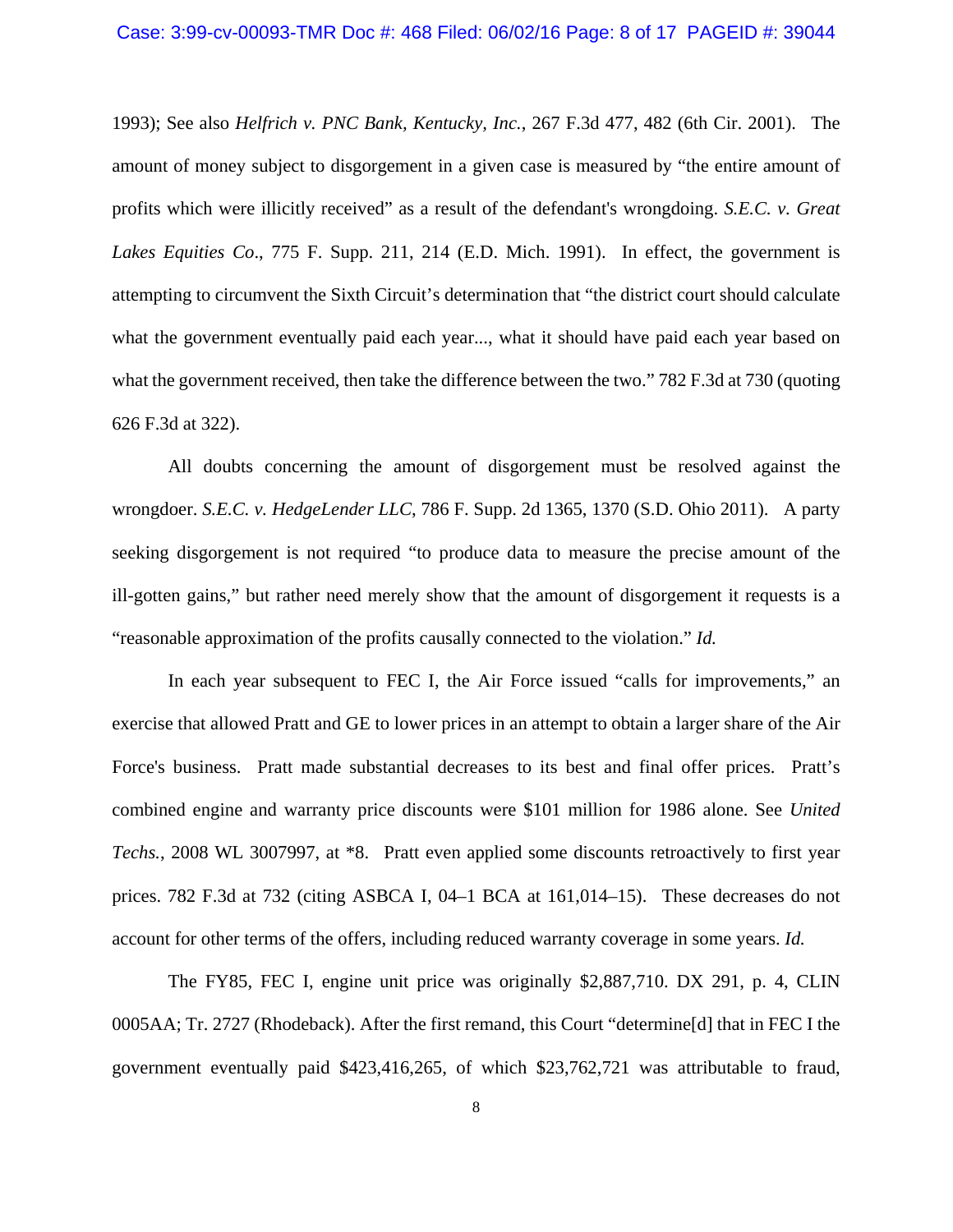meaning that the fair market value the government should have paid was \$399,653,544 in FEC I." 950 F. Supp. 2d at 955 (rejecting the same offsets argument. Doc #: 428 at 8 PAGEID# 32352).

 In October 1984, Congress passed the Defense Department Authorization Act for FY85, which prohibited the Air Force from making a contract to purchase engines if the warranty price exceeded 10 percent of the total contract price. See Pub. L. No. 98–525, 98 Stat. 2591 (1984). After this, the Air Force accepted a warranty modification and incorporated it into the contract. The first finding of fact observed, "Even in FEC I, Pratt responded to the Air Force Call for Improvement by reducing the engine warranty price from more than \$1,000,000 to about \$140,000 per engine." 2008 WL 3007997, at \*7, Doc. 397 PageID# 30907. "Pratt had improved the warranty price by \$50.1 million in FEC I" *Id.*, at \*8, PageID# 30908.<sup>1</sup> The Air Force exercised its option under these revised terms and awarded 40 engines to Pratt and 120 engines to GE for FEC I. 626 F.3d at 317.

 Now, United Technologies asserts that reductions made in later years offset damages suffered in FEC I because the later-year price reductions were denominated "retroactive." United Technologies estimates that three retroactive engine-price discounts provided another \$22.5 million in savings that are not reflected in the figures listed above. See Doc. 428 at PageID# 32352-53. It is these changes which United Technologies focuses on now. United Technologies emphasizes that the Air Force never paid the original FEC I engine price, because of three engine price reductions in the following years.

1

<sup>1</sup> The government argues that the Court should place the burden of proof of the reduced engine prices on United Technologies. Doc #: 464at 9, PageID# 28991 (citing *Restatement (Third) of Restitution and Unjust Enrichment* §51(5) (2011)). Similarly, the government argues this Court should place the burden of proof of the value of the reduced warranties in year one on United Technologies. *Id*. at 10. Both of these positions may be correct. Indeed, the Sixth Circuit has already ruled that this Court may not accept the value of the warranties as having been determined in an arm's length negotiation, created through a negotiation that never involved any BAFO regulations. Initially, however, the government must prove amounts United Technologies received.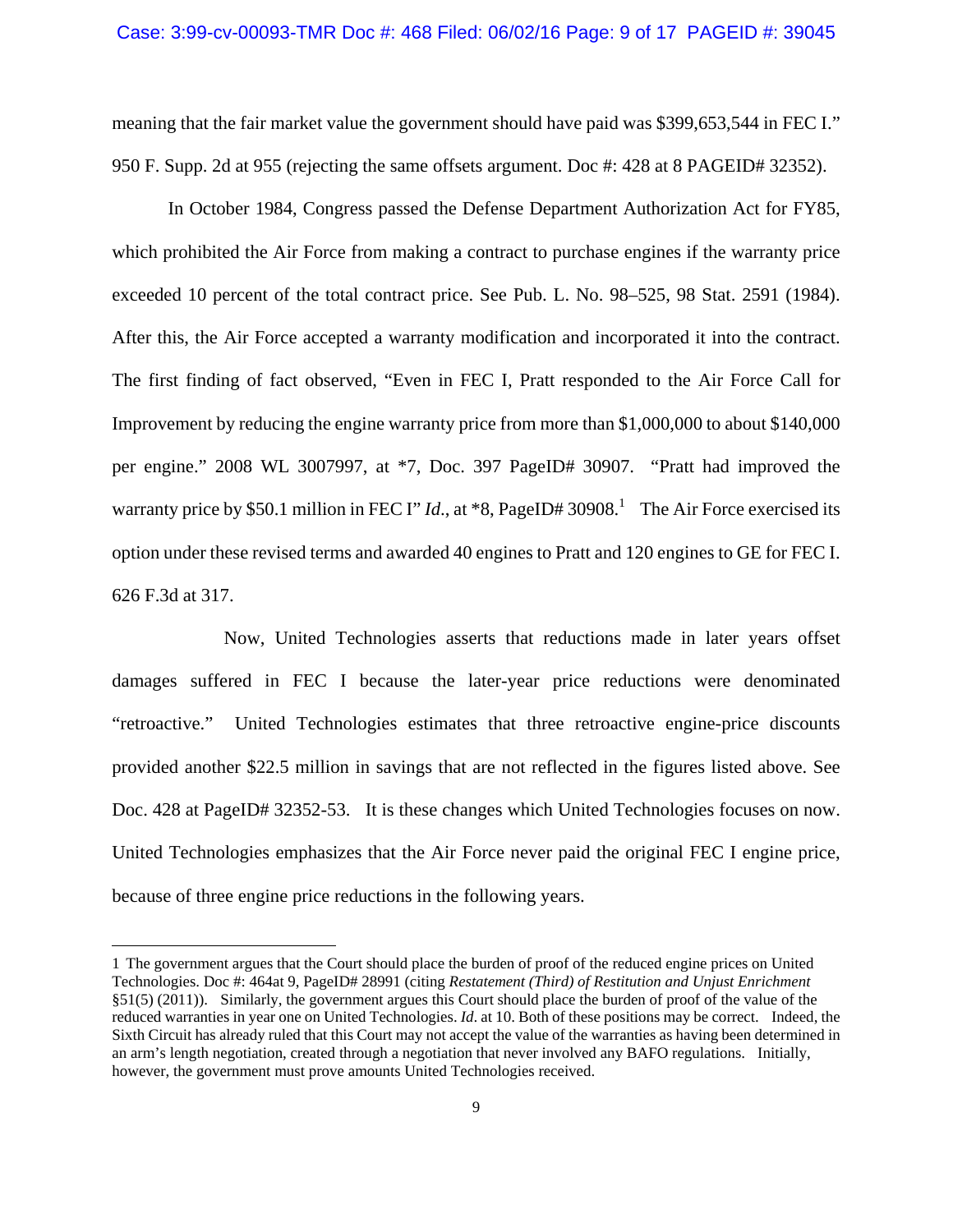#### Case: 3:99-cv-00093-TMR Doc #: 468 Filed: 06/02/16 Page: 10 of 17 PAGEID #: 39046

 The first of United Technologies' three reductions were during FEC II, which is to say, "during the FY86 competition," doc. 219 at 35, PageID# 3604, while competing for engines in FEC II, Pratt made a "Retroactive Price Reduction (12/3/84)." During the FY86 Call for Improvement, Pratt deleted a price term limiting Foreign Military Sales of engines, giving the Air Force a "retroactive" FY85 engine price reduction. DX 309, 004480; Tr. 1384-85 (Hansman); Tr. 2716–18 (Rhodeback). While one might conceptualize the original sale as having been made, and, consistent with this, credit all savings realized from the Foreign Military Sales against the Foreign Military Sales themselves, crediting this against the original contract would cut the engine unit price to \$2,816,485. DX 294, p. 4, CLIN 0005AA.

 The second reduction came while Pratt was competing for what became known as the Air Force Eglin Engine Buy, Pratt again lowered a contractual provision. On September 12, 1985, the Air Force decided to buy new Pratt engines for the Eglin fighter wing to avoid a mix of new and old engines. DX 299, p. 2. During these negotiations, Pratt deleted a price term limiting additional Air Force engines to 15% of the original contract buy. Tr. 2734 (Rhodeback). If this change were credited against the FY85 unit price for all of the FEC I engines, and not just the Elgin Air Base engines, it would reduce it to \$2,710,033, as it would result in additional per engine savings of \$106,000 per engine. DX 301, p. 001470, CLIN 005AA; Tr. 2734-35 (Rhodeback).

Finally, UTC would have the Court credit concessions achieved competing for Korean military sales against all of FEC I. The Koreans held a competition, choosing Pratt's engines over GE's. DX 303. On December 31, 1985, Pratt revised another price term ("lead time was significantly shorter than required via contract"), thus allowing the Air Force "to lower the prices of all [FY85] engines." Id.; see also DX 304, p. 001518 (engines "bought via P00009 does exceed the [variation in quantity] option clause…."). This change reduced the foreign military sales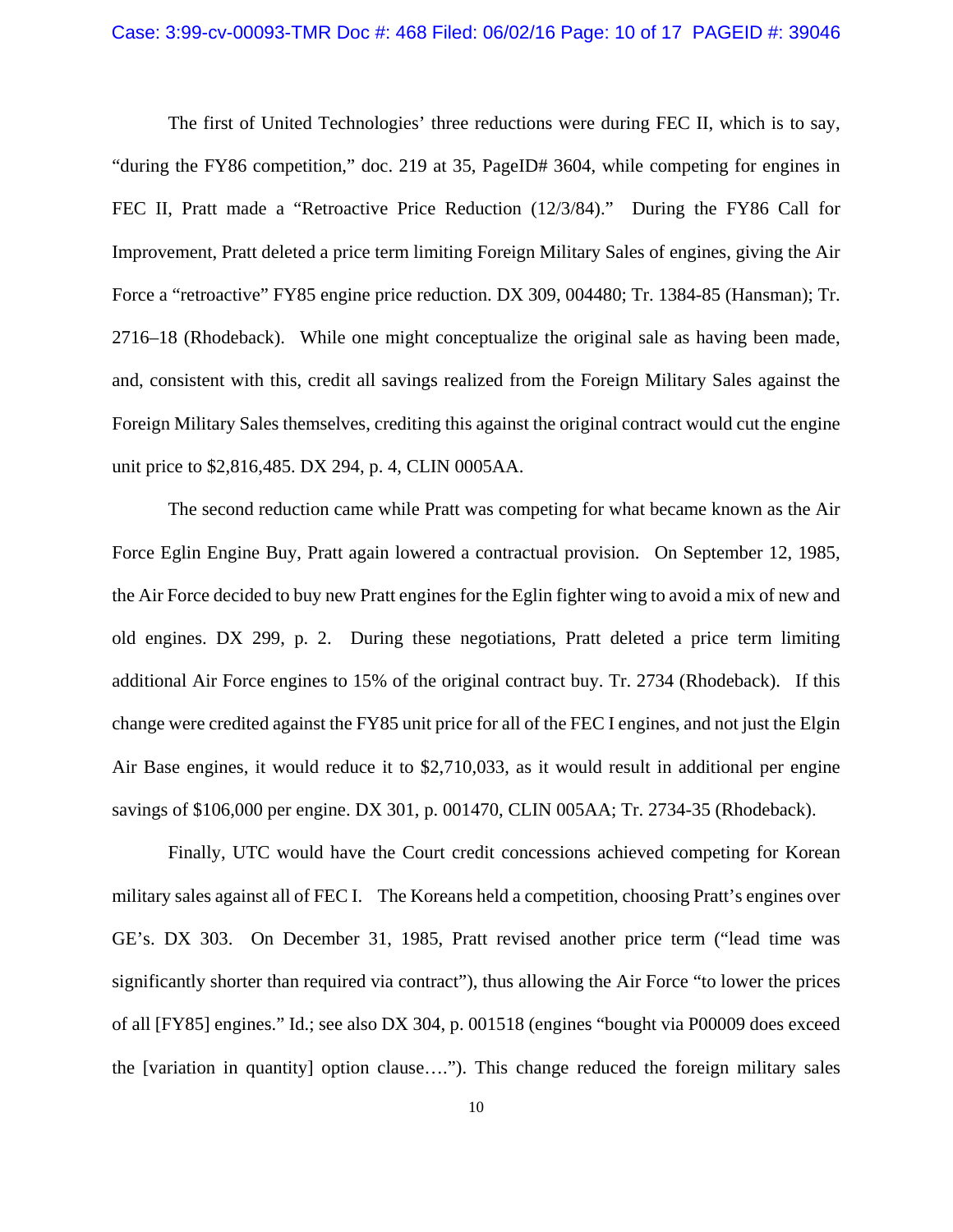### Case: 3:99-cv-00093-TMR Doc #: 468 Filed: 06/02/16 Page: 11 of 17 PAGEID #: 39047

engine unit prices for FY85 from an original contract price of \$2,887,710 to \$2,785,372. DX 305, p. 5, CLIN 0060AB.

 United Technologies asserts these three separate contract changes, which occurred 12 to 24 months after the 1983 BAFO, deleted three separate price terms, and resulted in the Air Force "never paying" the original FEC I contract engine unit price of \$2,887,710. While 40 engines were originally negotiated at \$2,887,710 each, eventually 90 Air Force engines were sold in FY85, the reduction from the original contract engine unit price of \$2,887,710 to the new price of \$2,710,033, totaled \$15,990,930. For the 69.445 Foreign Military Sales engines (less five free engines to Korea), the original contract engine unit price of \$2,887,710 minus the reduced price of \$2,785,372 yielded an overall reduction of \$6,595,172. See DX 303, p. 001515 (final FY85 engine prices and quantities). Together, United Technologies asserts, these retroactive FY85 price reductions saved the Air Force over \$22.5 million. See Doc. 428, at 4-5.

 Arguably, the Sixth Circuit has already foreclosed United Technologies' approach. In the original finding of facts this "court found that the government suffered no damages because Pratt's price reductions offset any cost overstatements in its final offer." 626 F.3d at 319. In determining False Claims Act liability, the Sixth Circuit rejected this approach: "In soliciting revisions, moreover, the Air Force indicated it would consider each revision on a 'stand alone basis,' not that it would reconsider the entire program." 626 F.3d at 320.

In the context of damages, instructions were given that "The district court should calculate the difference between what the government paid each year…and what it should have paid each year. It should not subtract the price reductions the government won for [later years] when it determines whether the government suffered any damages…." 626 F.3d at 322. Under the False Claims Act, retroactive off-sets achieved later in time but credited to a contract year are allowed,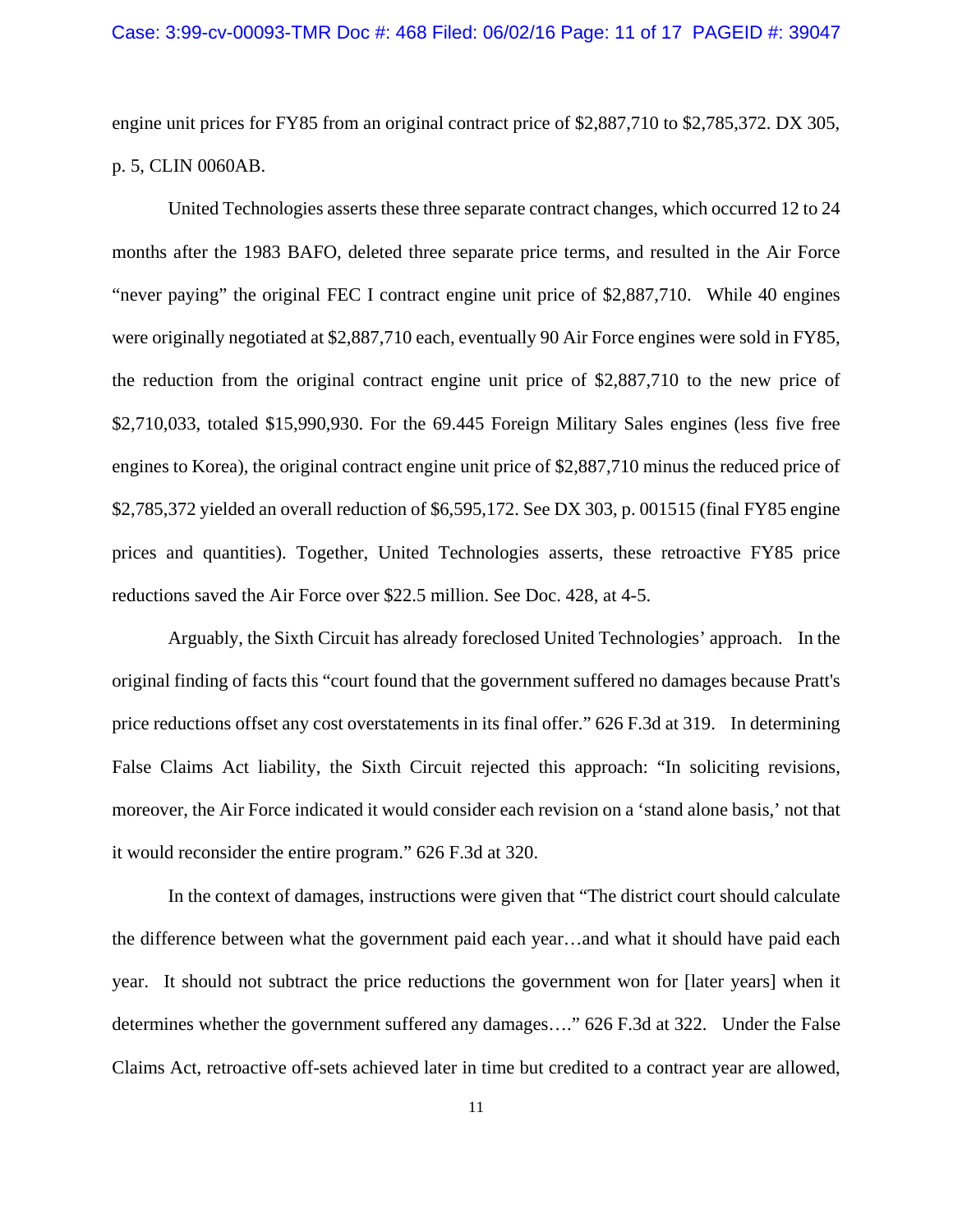### Case: 3:99-cv-00093-TMR Doc #: 468 Filed: 06/02/16 Page: 12 of 17 PAGEID #: 39048

but savings achieved in later years may not off set damages in other years. United Technologies would have this rejected approach apply to disgorgement of profits.

In effect, United Technologies would have the court believe a car dealer offering to take over car loan payments on a trade-in when offering to sell a new car was really making a free-standing offer to lower the price negotiated on the old car. No. If a person bought a car for \$30,000 three years ago, and today, still owing \$5,000, wants to buy a car with a sticker price of \$40,000 and the salesman said, "on top of what I'm offering for your trade-in, I'll pay off the balance of your loan on it." One would think the new car buyer would conceive of himself as having negotiated another \$5,000 off the price of the *new* car, not that he would boast of having only paid \$25,000 for the old car, as he "never paid" the negotiated price of \$25,000. Account for it however you like, common sense says what is being negotiated are the terms of the new car, especially as in neither case, the car or the jet engine, would the reduction of the balance due on the original sale occur without the subsequent sale.

 After the first remand, this Court "determine[d] that in FEC I the government eventually paid \$423,416,265, of which \$23,762,721 was attributable to fraud, meaning that the fair market value the government should have paid was \$399,653,544 in FEC I." 950 F. Supp. 2d at 955 (rejecting UTC's exact same offsets argument. See Doc #: 428 at 8 PageID # 32352).

The appellate court found this not just wrong, but clearly erroneous. See *Parts & Elec. Motors, Inc. v. Sterling Elec., Inc*., 866 F.2d 228, 233 (7th Cir. 1988) ("To be clearly erroneous, a decision must strike us as more than just maybe or probably wrong; it must…strike us as wrong with the force of a five-week-old, unrefrigerated dead fish.") cf. *United States v. 1.377 Acres of Land*, 352 F.3d 1259, 1271 (9th Cir. 2003) (affirming district court's findings of fact in favor of Appellant Sushi Deli, because substantial evidence supported conclusion). Notably, the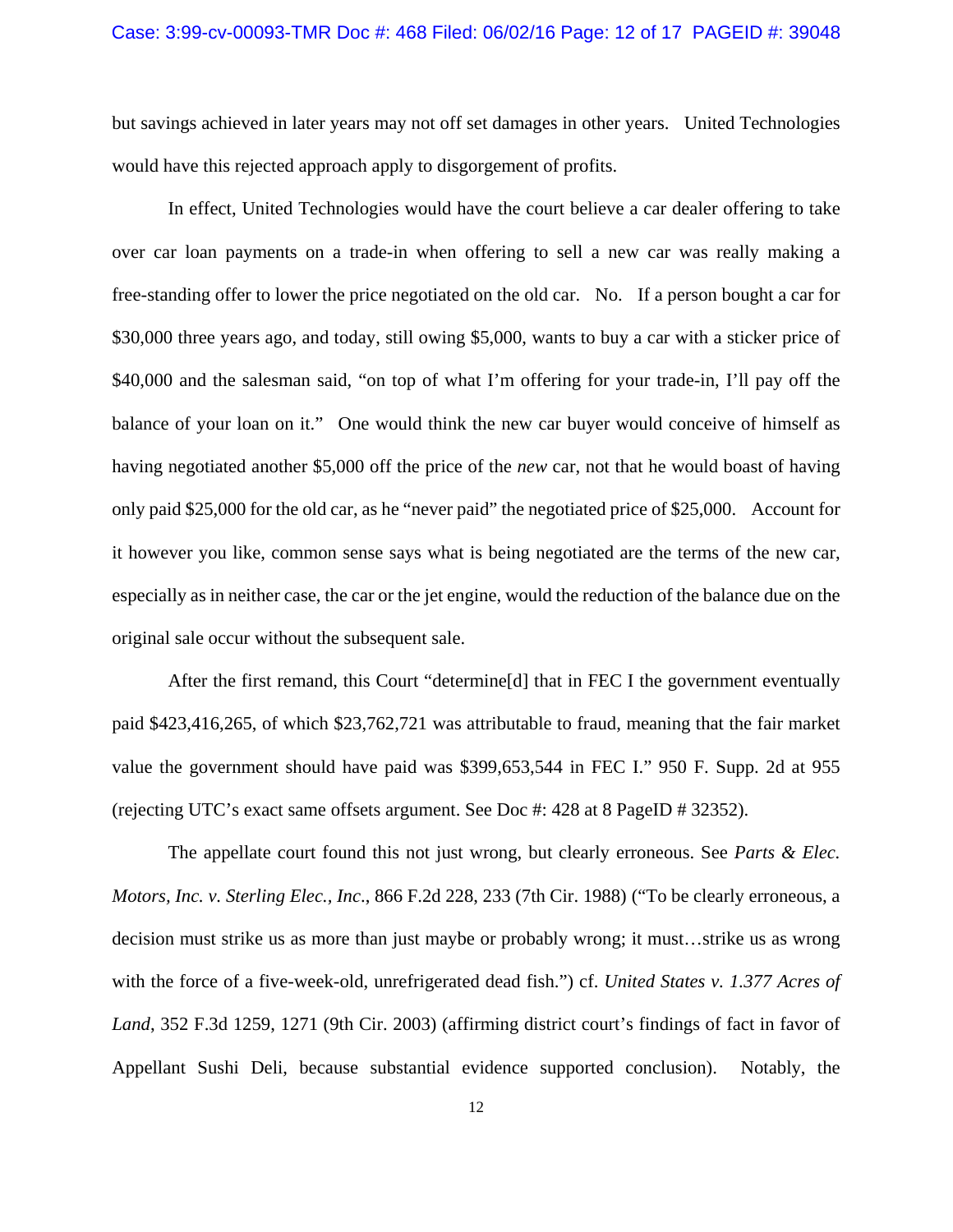### Case: 3:99-cv-00093-TMR Doc #: 468 Filed: 06/02/16 Page: 13 of 17 PAGEID #: 39049

reviewing court's instruction that this Court "calculate what the government eventually paid *each year* ..., what it should have paid *each year* based on what the government received, then take the difference between the two," 782 F.3d at 730 (quoting 626 F.3d at 322), came with regard to False Claims Act. Still, casting the instruction aside now that we are in the land of equitable remedies would test the appellate court's taste for lutefisk.<sup>2</sup>

At the same time, another point bears emphasis: United Technologies' off-sets stem from eliminating contractual provisions that would have increased engine prices when the government awarded more engines to Pratt. They are off-sets for waiving contractual provisions designed to cover the costs entailed with selling more than a limited percent of engines in foreign military sales, off-sets for agreeing to waive a provision that increased the price for increasing the awarded number of engines by more than a certain percent, again presumably covering costs that arise from changes in production encountered by Pratt, a company that had produced 100% of the predecessor engine. These savings are being recognized in a case where the start-up costs of production for the other producer, General Electric, one that had never produced this engine, were discounted as negligible, rendering their engines suitable for comparable market value comparison. 782 F.3ed at 735. One might imagine that what is sauce for the goose is sauce for the gander.

Be that as it may, in the opening year of this multi-year contract, the rival companies made proposed contract offers to the Air Force for their jet engines. United Technologies would have the Court conclude that the Air Force never paid their offered prices, because of three engine price

 $\overline{a}$ 

<sup>2</sup> As humorist Garrison Keillor describes it, "Lutefisk is cod that has been dried in a lye solution. It looks like the desiccated cadavers of squirrels run over by trucks, but after it is soaked and reconstituted and the lye is washed out and it's cooked, it looks more fish-related, though with lutefisk, the window of success is small. It can be tasty, but the statistics aren't on your side. It is the hereditary delicacy of Swedes and Norwegians who serve it around the holidays, in memory of their ancestors, who ate it because they were poor. Most lutefisk is not edible by normal people." GARRISON KEILLOR, *Pontoon: A Novel of Lake Wobegon*, at 183 (2013)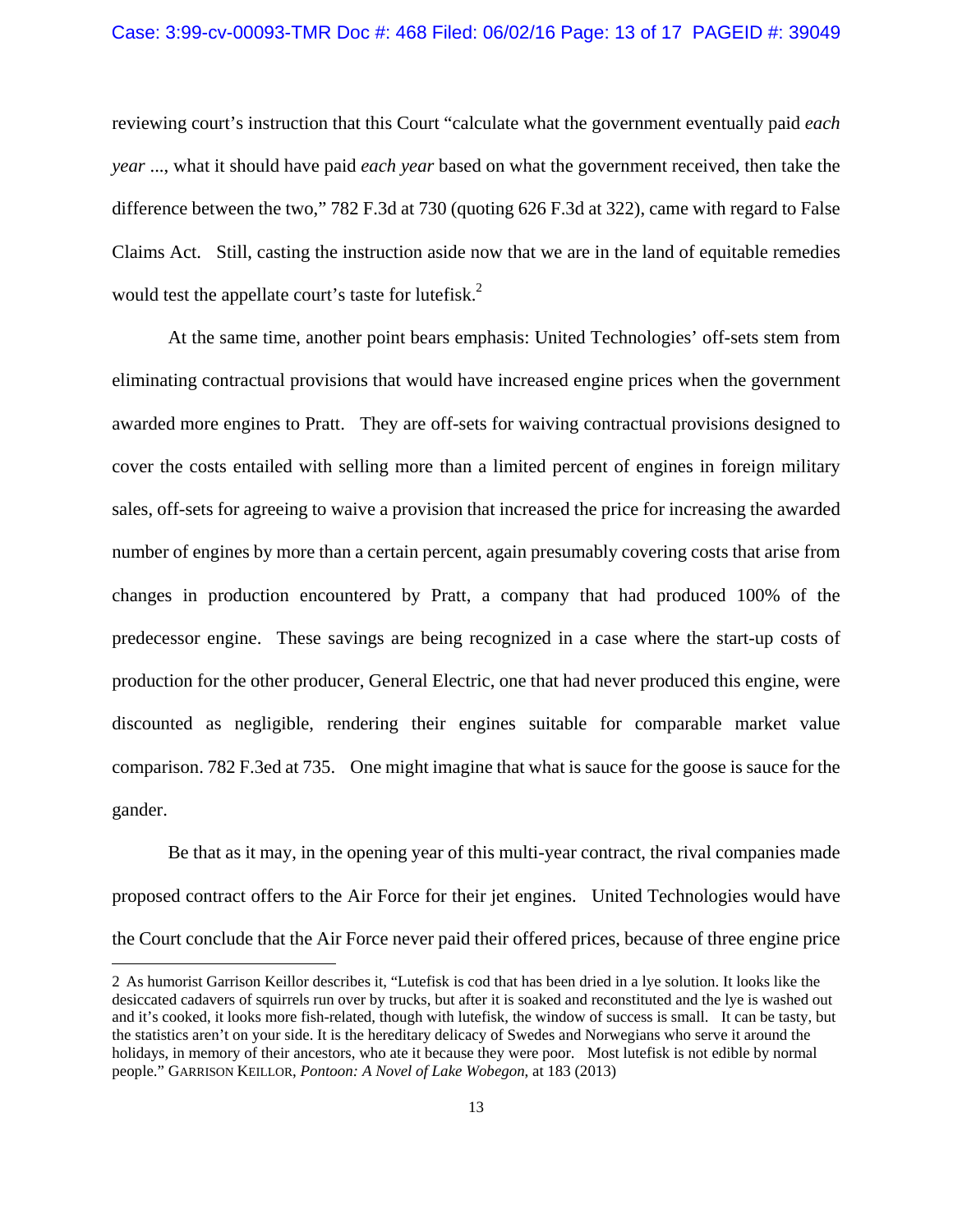reductions in the two years after the 1983 BAFO. And indeed, in a nutshell, "the government ultimately never paid *any* of them." 782 F.3d at 732 (emphasis in original); see also PageID# 36822.

The Court takes guidance from Restatement (Third) of Restitution and Unjust Enrichment,

particularly from Chapter 7, Remedies, Topic 1, Restitution via Money Judgment: the Measure of

Unjust Enrichment, which lays out a method for determining disgorgement amounts.

(4) Unless the rule of subsection (2) imposes a greater liability, the unjust enrichment of a conscious wrongdoer, or of a defaulting fiduciary without regard to notice or fault, is the net profit attributable to the underlying wrong. The object of restitution in such cases is to eliminate profit from wrongdoing while avoiding, so far as possible, the imposition of a penalty. Restitution remedies that pursue this object are often called "disgorgement" or "accounting."

*Restatement (Third) of Restitution and Unjust Enrichment* § 51 (2011).

Subsection 2 concerns itself with market value, which, as stated above, is only relevant if it

would impose greater liability:

(2) The value for restitution purposes of benefits obtained by the misconduct of the defendant, culpable or otherwise, is not less than their market value. Market value may be identified, where appropriate, with the reasonable cost of a license.

*Id.* Market value does not act as a limitation on damages because the focus in disgorgement is on the amount wrongfully obtained. This implicitly forecloses United Technologies' plea invoking Ohio and Colorado law that the Court require the government to prove substantial detriment. See Doc. 465 at 11-12, PageID# 39016-17 (citing, *inter alia*, *Gaier v. Midwestern Group*, 601 N.E.2d 624, 627 (Ohio Ct. App. 1991); and *Van Zanen v. Qwest Wireless, LLC*, 522 F.3d 1127, 1130 (10th Cir. 2008)).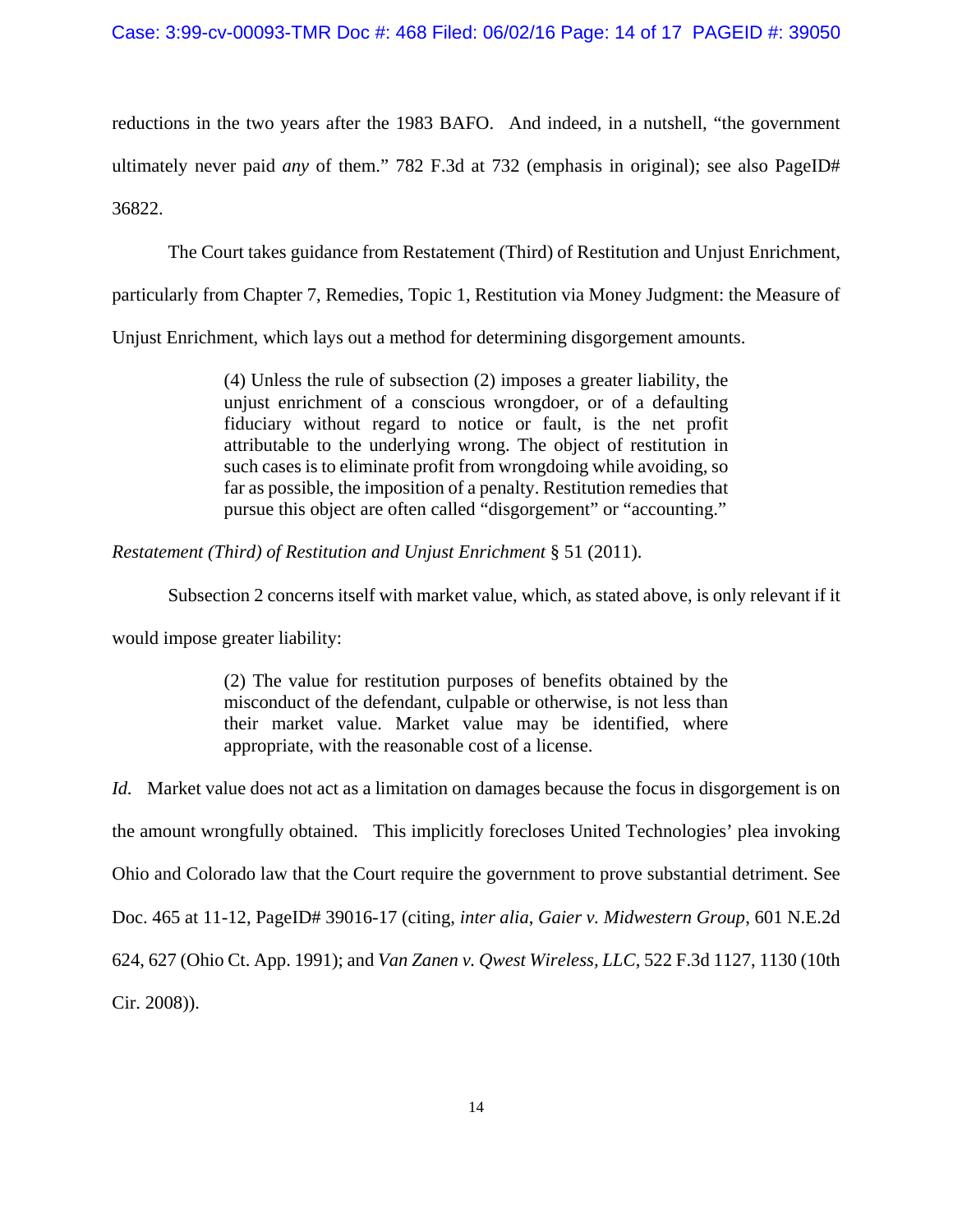### Case: 3:99-cv-00093-TMR Doc #: 468 Filed: 06/02/16 Page: 15 of 17 PAGEID #: 39051

 The amount of money subject to disgorgement in a given case is measured by "the entire amount of profits which were illicitly *received*" as a result of the defendant's wrongdoing. *S.E.C. v. Great Lakes Equities Co*., 775 F. Supp. 211, 214 (E.D. Mich. 1991)(emphasis added)(citations omitted). Receipt would be necessary "to ensure that the award could properly be considered a disgorgement of money received by the defendant[], and could be characterized as equitable…(and permissible without a jury trial consistent with the Seventh Amendment), as opposed to compensation to the victims in the amount of their loss (which would be characterized as damages and therefore as legal, rather than equitable, restitution). Tracing, in the sense required for such remedies as constructive trust, [however, is] not required." *F.T.C. v. Bronson Partners, LLC*, 654 F.3d 359, 374 (2d Cir. 2011). Thus, the Court cannot agree with the government that, because the burden of proof of offsets should be placed on the wrongdoer, this Court should hold that United Technologies has failed to prove any offset at all related to the warranties in year one. The first question is how much money United Technologies received.

 The Court will thus determine the reduced amounts United Technologies wrongfully received in FEC I. Under the FEC I terms, United Technologies would have received \$2,887,710 per engine during FEC I. For the 90 Pratt engines purchased by the Air Force in FEC I, the original contract price was reduced to \$2,710,033, for a total savings of \$15,990,930. For 64.445 Foreign Military Sales engines (69.445 Foreign Military Sales less five free engines to Korea), the reduction from the original price to \$2,785,372 yielded an additional FEC I discount of approximately \$6,595,172. See DX 303, p. 001515 (final FEC I engine prices and quantities). For FEC I, the government is thus entitled to disgorgement not of \$23,762,721 plus interest, but of \$1,176,619 plus interest.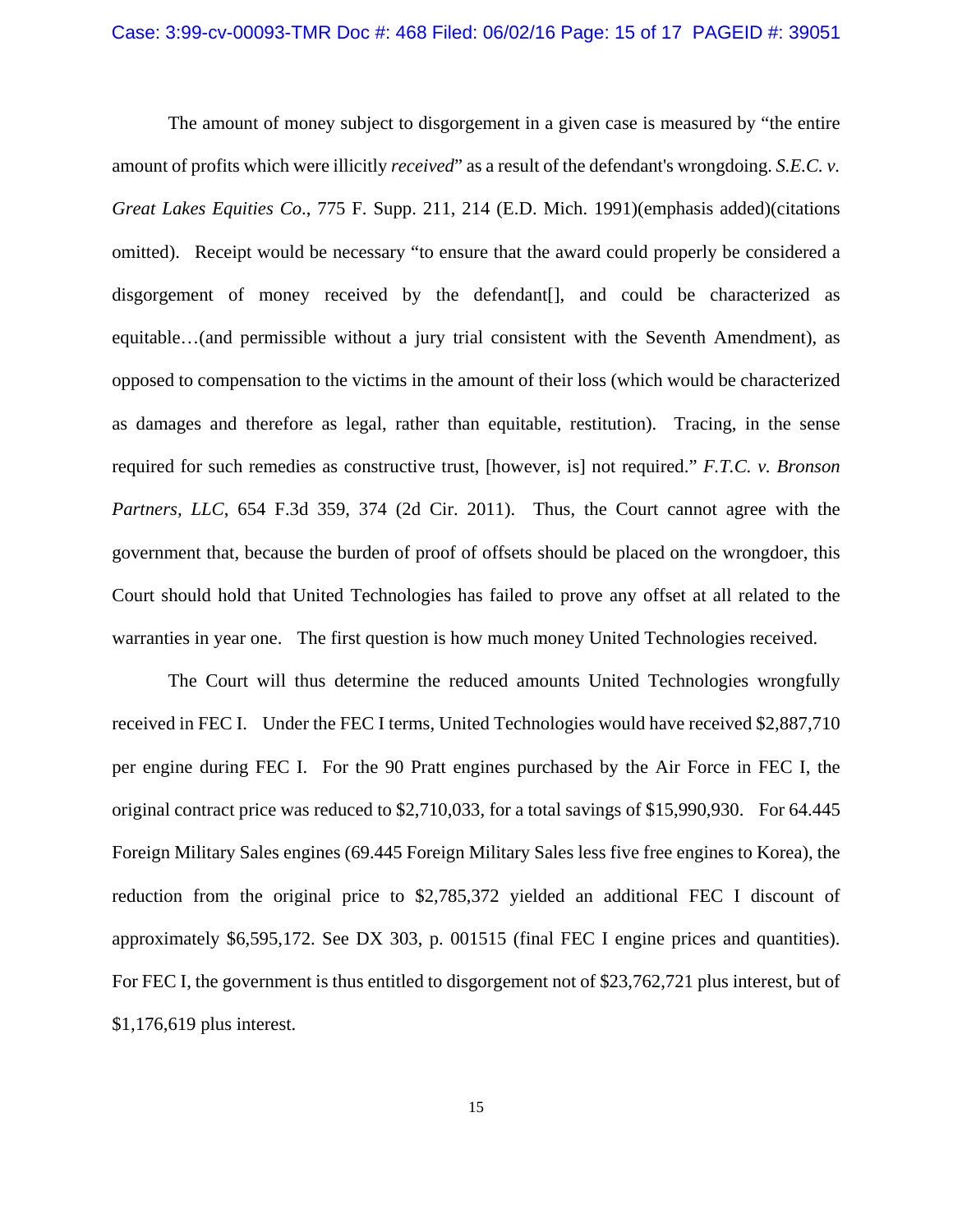Finally, in case a reviewing court should find fault with this opinion, the Court will restate its position on United Technologies' defenses under Ohio law and against the imposition of interest. In 2001, when this case was assigned to a different judge, United Technologies argued that under Ohio law, a plaintiff may not pursue both claims in contract and equitable remedies in the same action. Doc. 61 at 7, Doc. 88 at 2–3. In 2003 one of this judge's first orders in the case decided:

> However, the instant case is governed by federal common law. See *Boyle v. United Technologies Corp.*, 487 U.S. 500, 504 (1988); see also Noel Keyes, Government Contracts Under the Federal Acquisition Regulation § 33.22 (2d ed.1996) ("government contracts..., with few exceptions,...are governed by federal law regardless of the place of execution or the place of performance.").

Doc. 152, *United States v. United Techs. Corp*., 255 F. Supp. 2d 779, 785 (S.D. Ohio 2003).

Thus, federal law applies, foreclosing United Technologies' defenses under Ohio law.

As regards the imposition of interest, the Court has previously ruled:

In the Sixth Circuit, the rate of prejudgment interest is left to the sound discretion of the trial court, *Ford v. Uniroyal Pension Plan*, 154 F.3d 613, 619 (6th Cir.1998), but should be neither punitive nor so low that it "fails to make the plaintiff whole by inadequately compensating him or her for the lost use of money." *Id*. at 618. United Technologies opposes the imposition of prejudgment interest, asserting that it is inapplicable to contract debts. United Technologies' position ignores that these debts were not contractual, but rather the result of unjust enrichment and payment by mistake.

950 F. Supp. 2d at 956.

The government has previously requested that the Court calculate prejudgment interest according to the Current Value of Funds Rate published by the Treasury. See http://www.fms.treas.gov/cvfr/index.html. The Current Value of Funds Rate is the interest rate federal agencies must charge on debts and is established at the outset and is not subject to change